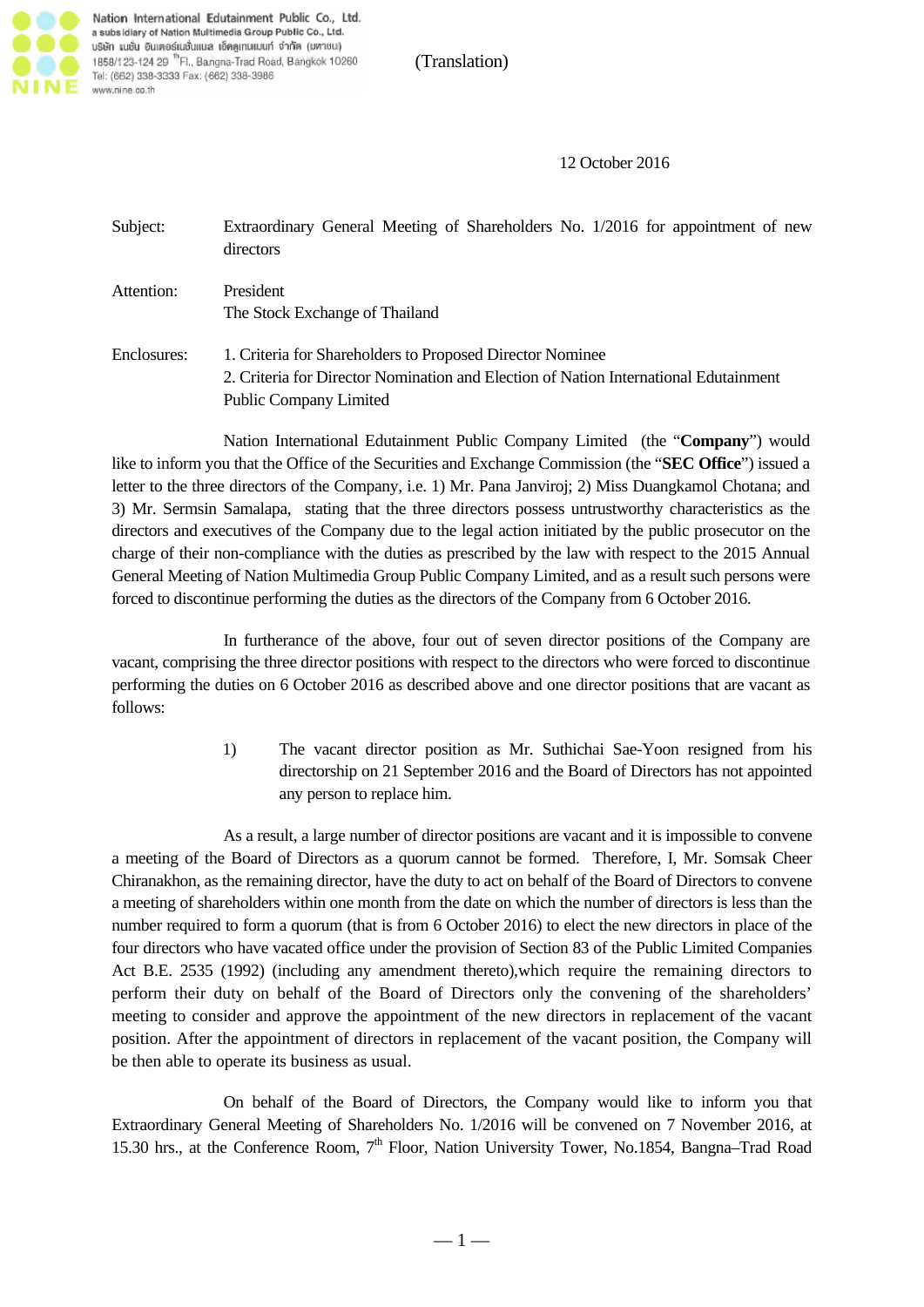K.M.4.5, Bangna Subdistrict, Bangna District, Bangkok 10260. The agenda items to be considered at Extraordinary General Meeting of Shareholders No. 1/2016 are as follows:

| Agenda Item 1: | To approve the appointment of the Chairman of Extraordinary<br>General Meeting of Shareholders No. 1/2016; |
|----------------|------------------------------------------------------------------------------------------------------------|
| Agenda Item 2: | To approve the election of four directors to hold office in place<br>of the vacant positions; and          |
| Agenda Item 3: | To approve the amendment to the authorization of directors.                                                |

26 October 2016 is scheduled as the date to record the names of the shareholders who are entitled to attend Extraordinary General Meeting of Shareholders No. 1/2016 (Record Date) and; 27 October 2016 is scheduled as the date to close the share register to list the names of the shareholders (Closing Date) in compliance with Section 225 of the Securities and Exchange Act B.E. 2535 (1992) (including any amendment thereto).

In addition, the Company would like to inform you that since the number of the remaining directors in the Board of Directors does not meet the quorum of a meeting of the Board of Directors, the Company is unable to nominate the names of the persons approved by the Board of Directors and propose to a meeting of shareholders for consideration and appointment in accordance with the same procedure as that for calling a meeting of shareholders in a normal case. Furthermore, the right to appoint directors to assume the management of the Company is a fundamental right of every shareholder of the Company under the law. Therefore, the shareholders of the Company have the right to nominate any person who is qualified and does not possess the untrustworthy characteristics as prescribed by law for consideration and appointment as a director of the Company in Extraordinary General Meeting of Shareholders No. 1/2016. In order to ensure that the arrangement and the process at Extraordinary General Meeting of Shareholders No. 1/2016 are carried out in good order without any interruption, **the shareholders, who intend to nominate any person for consideration above, are hereby requested to submit the names and profiles of the persons to be nominated for the appointment as the directors of the Company by 2 November 2016** to propose to the Extraordinary General Meeting of Shareholders No. 1/2016 on 7 November 2016 for consideration, by using the Director Nomination Form and the Criteria for Director Nomination and Appointment of Nation International Edutainment Public Company Limited which is enclosed herewith in support of your decision.

Please be informed accordingly.

 Sincerely yours, Nation International Edutainment Public Company Limited

> Mr. Somsak Cheer Chiranakhon For and on behalf of the Board of Directors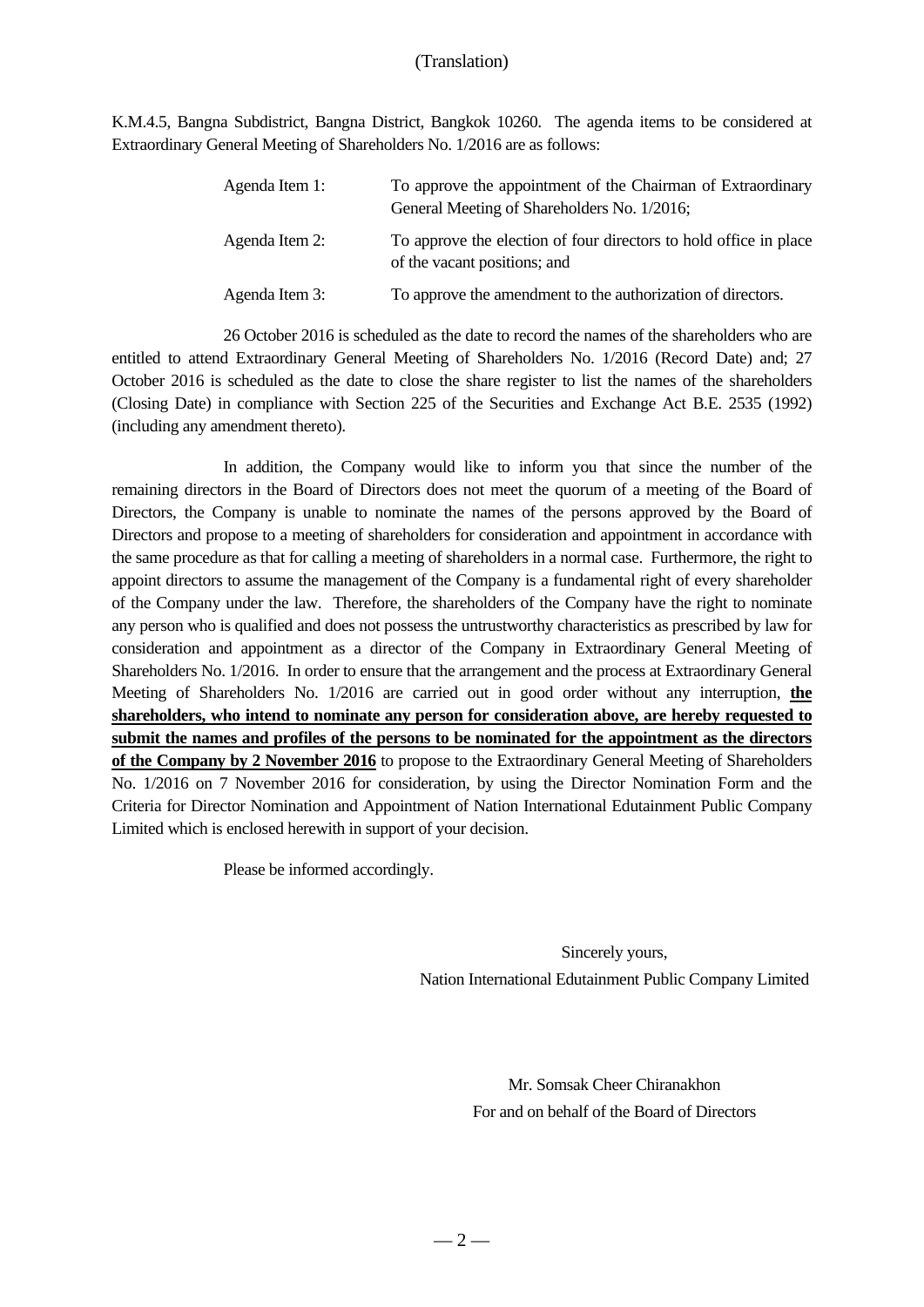

## **Criteria for Shareholders to Propose Director Nominee**

Please follow the given guidelines accordingly.

## **Shareholder Nominating a Person for Company's Director**

| Telephone Facsimile Email |  |
|---------------------------|--|

have been a shareholder of Nation International Edutainment Public Co.,Ltd. since (dd/mm/yy) ……………………… holding ……………… Shares, Share Register no……………………………….

Requirements for nomination are:

- 1. Proof of share ownership as stipulated
- 2. Proof of Identity
	- a. Individual shareholder must submit a certified copy of the identification card
	- b. Juristic shareholder must submit certified copies of the corporate affidavit and identification card or passport (for foreigner) of the director who signed the form on behalf of the company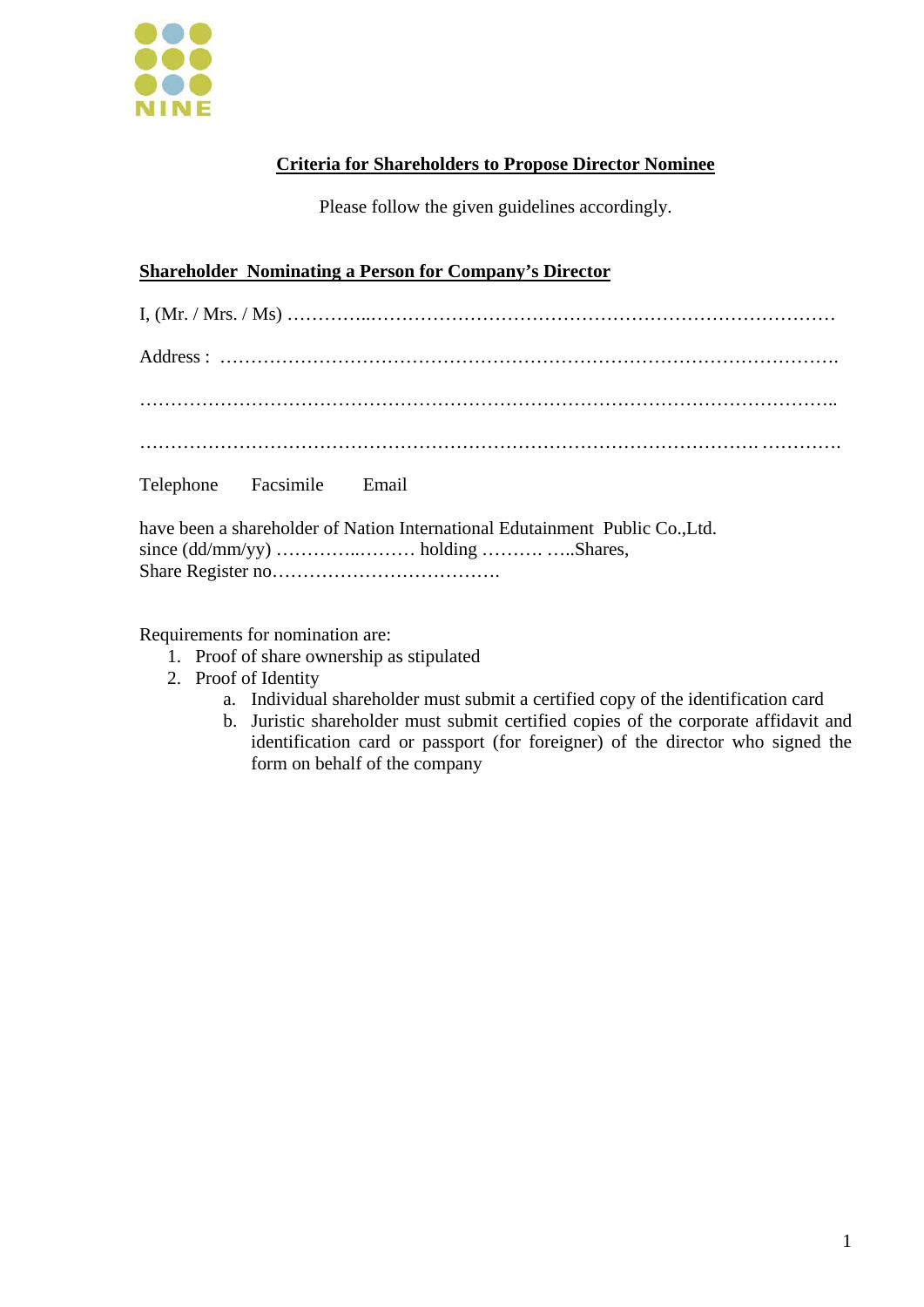

#### **Letter of Consent**

| Subject<br><b>To</b> | Nomination of Company's Director<br><b>Board of Directors</b> |
|----------------------|---------------------------------------------------------------|
|                      | Nation International Edutainment Public Company Limited       |
|                      |                                                               |
|                      | could be contacted at the following address                   |
|                      |                                                               |
|                      |                                                               |
|                      |                                                               |
|                      |                                                               |
|                      |                                                               |

hereby certify that I accept the nomination to run for a Company's Director of Nation International Edutainment Public Company Limited. I fully understand the requirements and conditions in performing duties as a Company's Director if elected.

|      | $($ ) |  |
|------|-------|--|
| Date |       |  |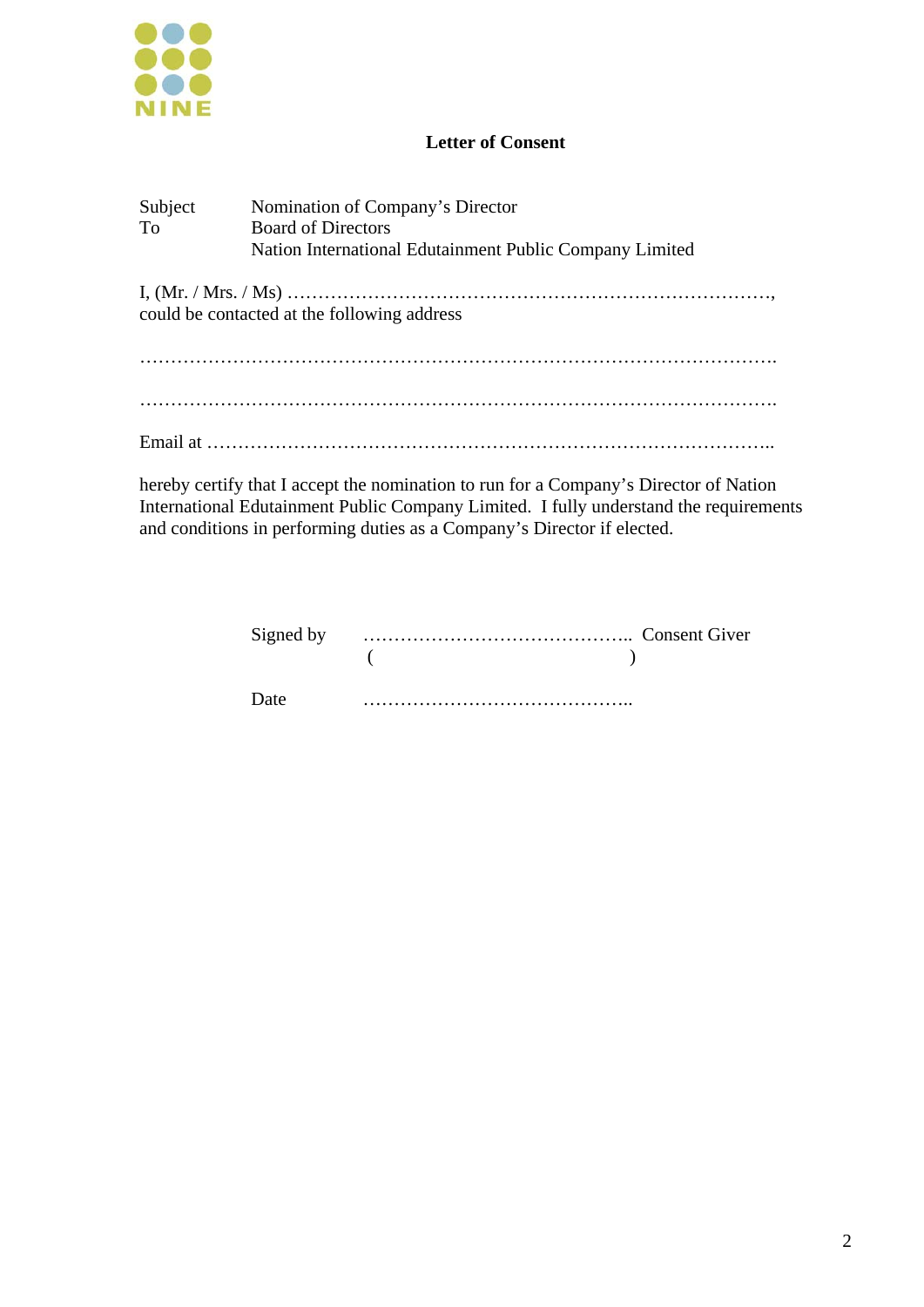

# **Background and Personal Information of a Nominee for a Company's Director**

|                               | Photo                 |
|-------------------------------|-----------------------|
| Surname                       |                       |
|                               |                       |
|                               |                       |
| I.D. Card Number              |                       |
| Address                       |                       |
|                               |                       |
|                               |                       |
| Contact information           |                       |
|                               |                       |
|                               |                       |
|                               |                       |
|                               |                       |
| <b>Educational Background</b> |                       |
| Bachelor's Degree             |                       |
| Master's Degree               | $from \_\_\_\_\_\_$   |
| Doctorate's Degree            | $from \_\_\_\_\_\_\_$ |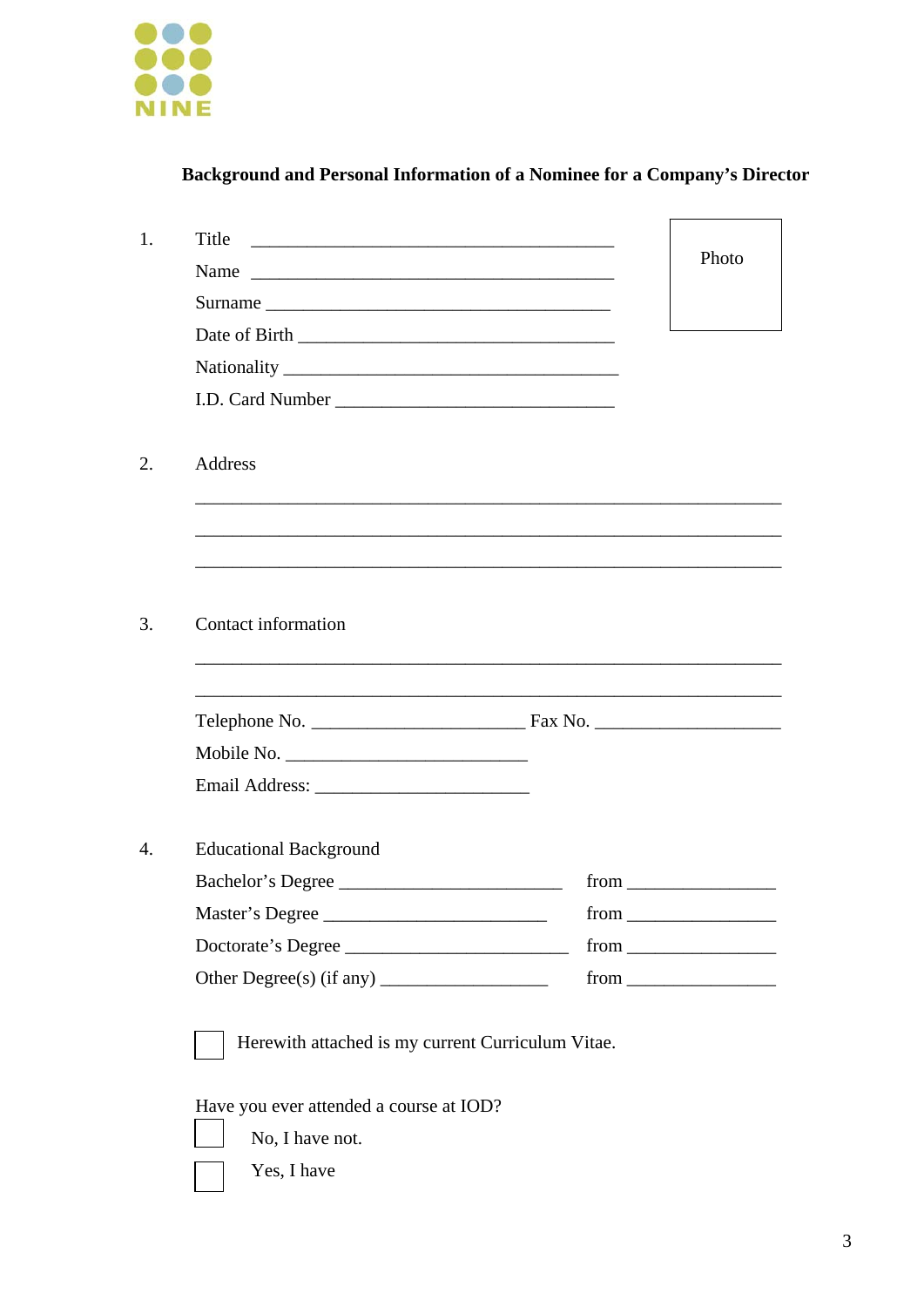

|     | Work experience (from present to past) |                               |
|-----|----------------------------------------|-------------------------------|
| 6.1 | $\frac{1}{1}$                          | since until                   |
|     |                                        |                               |
| 6.2 |                                        | $since \_\_\$ until $\_\_\_\$ |
|     |                                        |                               |
| 6.3 |                                        | since until                   |
|     |                                        |                               |
|     |                                        |                               |
| 6.4 |                                        |                               |
|     | Other experience, skill and expertise  |                               |
| 7.1 |                                        |                               |
|     |                                        |                               |
| 7.2 |                                        |                               |
|     |                                        |                               |
| 7.3 |                                        |                               |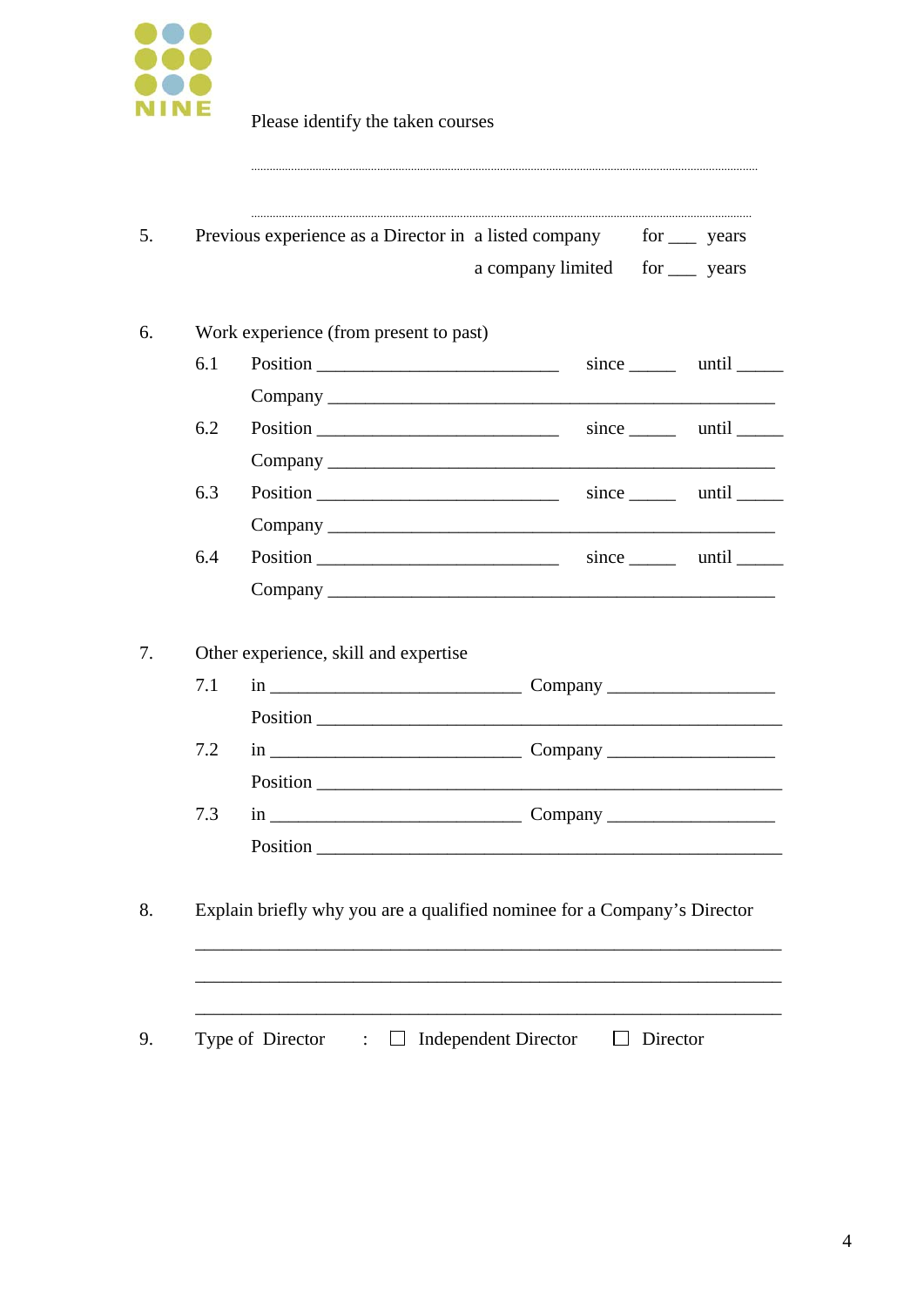## **Criteria for Director Nomination and Election of Nation International Edutainment Public Company Limited**

Nation International Edutainment Public Company Limited (the "Company") would like to inform you that, the shareholders of the Company are entitled to nominate the qualified persons to be elected as the directors of the Company in Extraordinary General Meeting of Shareholders No. 1/2016 which will be convened on 7 November 2016.

Nevertheless, in order for Extraordinary General Meeting of Shareholders No. 1/2016 to be conducted smoothly without any difficulty, the Company hereby informs you of the criteria for director nomination and election, as follows:

## **1. Qualifications of shareholders**

A shareholder who is entitled to nominate a person to hold office as a director must be a shareholder of the Company whose name is set out in the share register book as at 26 October 2016, which is scheduled as the date to determine the names of the shareholders who are entitled to attend Extraordinary General Meeting of Shareholders No. 1/2016 (Record Date), and must continue holding the Company's shares up until the date of Extraordinary General Meeting of Shareholders No. 1/2016 which will be convened on 7 November 2016.

In this regard, a shareholder who wishes to nominate a person to hold office as a director must submit the following documents to support his or her identity, as well as information and documents of the person whom he or she wishes to nominate:

- (1) Natural person A certified copy of an identification card or a passport (in the case of a foreign individual) with a valid address and telephone number for the purpose of further contact for additional information;
- (2) Juristic person A certified copy of an Affidavit with the seal affixed (if any) and a certified copy of an identification card or a passport (in the case of a foreign individual) of its authorized person who certified such document.

To ensure that Extraordinary General Meeting of Shareholders No. 1/2016 to be convened on 7 November 2016 will be carried out and conducted smoothly and in a timely manner, each shareholder is requested to nominate only one person to hold office as a director.

## **2. Nomination of persons to hold office as directors**

In nominating the persons to hold office as directors, the shareholders are able to download the form (Form to Nominate Persons to Hold Office as Directors) at the website: http://www.nine.co.th The shareholders are requested to submit the original copy to the corporate secretary at the office of the Company between 13 October 2016 and 2 November 2016 or to send the original copy by mail to the following address: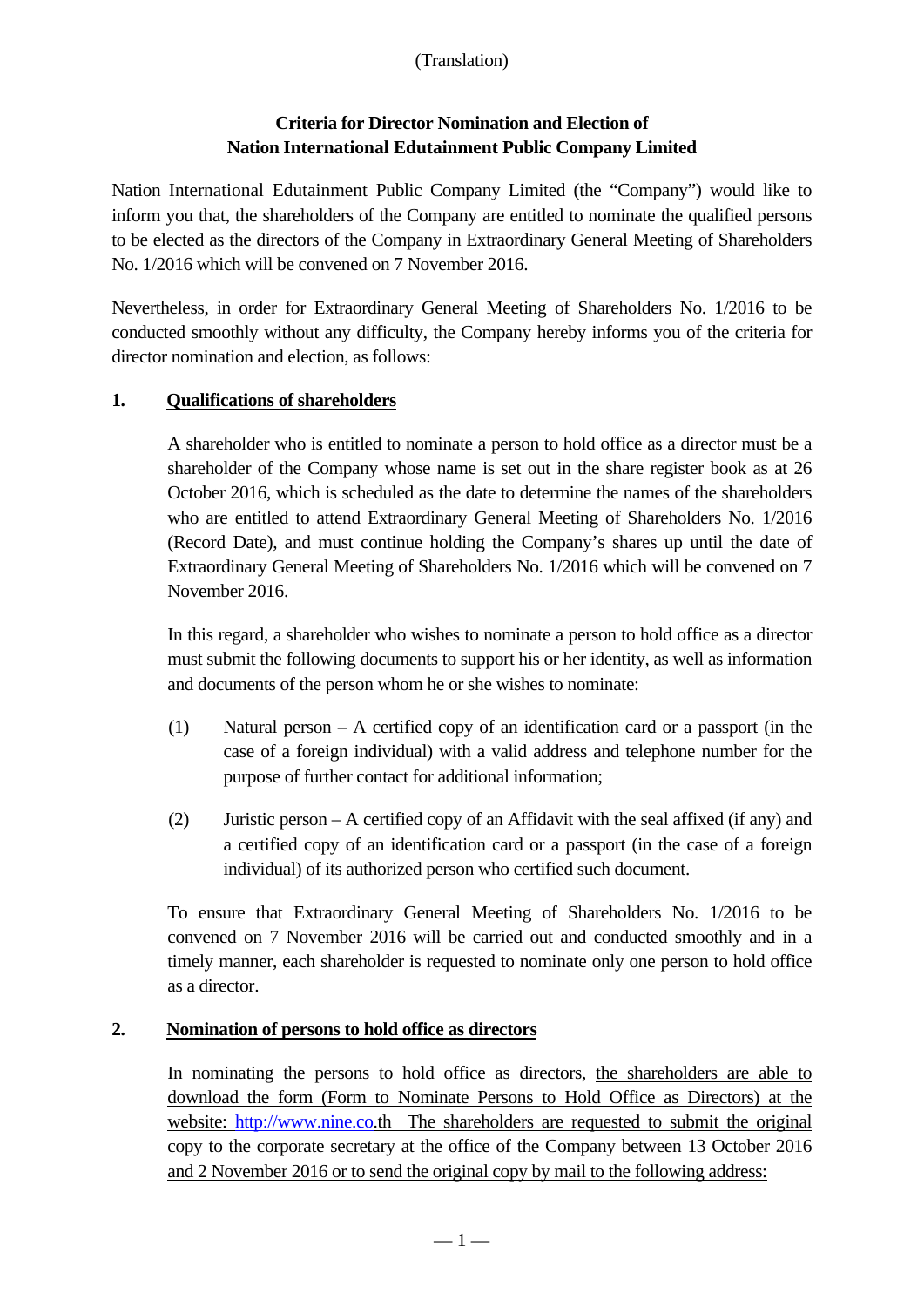Corporate Secretary Nation International Edutainment Public Company Limited No. 1858/121-122, 124-128, 28<sup>th</sup> Floor, Bang Na–Trad Road, Bang Na Subdistrict, Bang Na District, Bangkok 10260

In nominating the persons to hold office as the directors, the shareholders are requested to submit the following documents:

- (1) Form to Nominate Persons to Hold Office as Directors, completely filled out and signed by the shareholder or his or her authorized representative, and signed with acknowledgement by the person being nominated; and
- (2) Profile and working experience of the person being nominated, as well as a valid address and telephone number, attached with a copy of an identification card or passport (in the case of a foreigner). The documents must be certified by the person being nominated.

## **In this regard, the person being nominated as a director must possess the qualifications as specified under Clause 3.**

#### **3. Characteristics/Qualifications of the persons nominated for election as directors**

- 3.1 For the director position:
	- (1) The person must be qualified and possess no prohibited characteristics under the Public Limited Companies Act B.E. 2535 (1992) (including any amendment thereto), the Securities and Exchange Act B.E. 2535 (1992) (including any amendment thereto), and the corporate governance policy;
	- (2) The person must be no more than 70 years of age;
	- (3) The person must possess working experience of at least three years in the businesses of print media, radio, television, or other appropriate fields;
	- (4) The person must be knowledgeable, competent, independent, able to perform the duties as a director with prudence, in good faith, and at his or her full capacities;
	- (5) The person should not hold the position of executive director of a company listed on the Stock Exchange of Thailand of exceeding five companies (including being a director); and
	- (6) The person must not engage in any business, or hold the position as an employee, director, or executive of any other company or juristic person which operates any business that is similar to or in competition with those of the Company.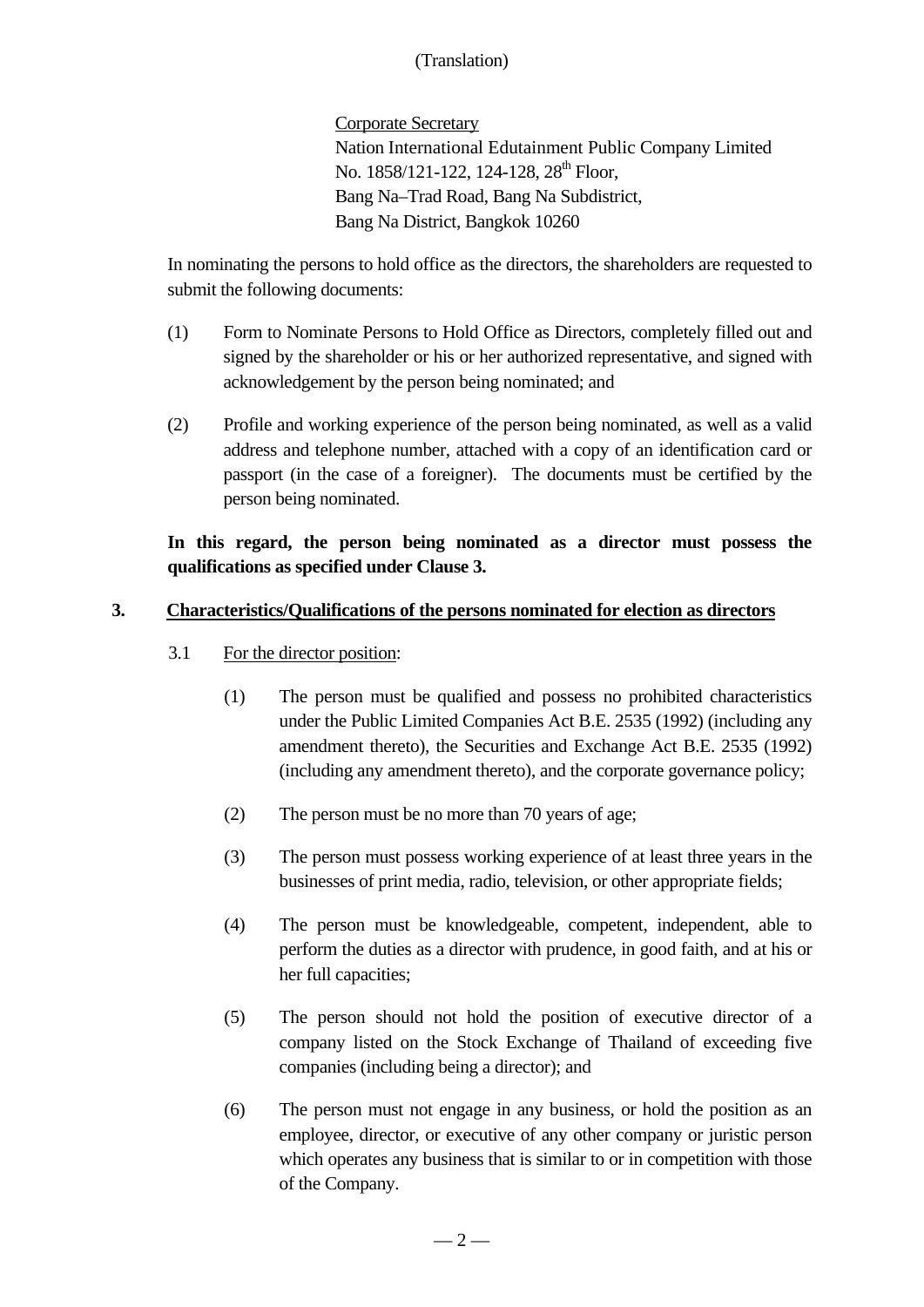The Company would like to inform you that, the Company, as a listed company on the Stock Exchange of Thailand, is required to ensure that it has a corporate governance policy in order for its operation to be conducted in accordance with the standards and the appropriate guideline. Consequently, the Board of Directors must consist of independent directors and members of the audit committee who possess the characteristics and qualifications as prescribed in the notification of the Capital Market Supervisory Board, i.e. at least one third of the board shall be independent directors, and in any cases, the number shall not be fewer than three, having at least three members of the Audit Committee. In this regard, the Company hereby informs you of these criteria. The shareholders are invited to nominate the person who is qualified to hold office as an independent director and a member of the Audit Committee. The qualifications required for being an independent director and a member of the Audit Committee are as follows:

#### 3.2 For the independent director position:

The independent directors shall possess complete qualifications as specified by the Capital Market Supervisory Board as follows:

- (1) The person shall hold the shares of not exceeding 0.5 percent of the total number of shares with voting rights of the Company, its parent company, subsidiary companies, associate companies, major shareholders or controlling persons, including shares held by related persons of such independent director;
- (2) The person is not or had never been an executive director, employee, staff, advisor who receives a salary, or a controlling person of the Company, its parent company, subsidiary companies, associate companies, same-level subsidiary companies, major shareholders or controlling persons, unless the foregoing status has ended not less than 2 years ago;
- (3) The person is not related by blood or legal registration as father, mother, spouse, sibling, or child, including spouse of a child of other director, executive, major shareholder, controlling person, or person to be nominated as the director, executive, or controlling person of the Company or its subsidiary companies;
- (4) The person has no or had never been in a business relationship with the Company, its parent company, subsidiary companies, associate companies, major shareholders or controlling persons, in the manner which may interfere with his or her independent judgment, and neither being nor used to be a significant shareholder or controlling person of any person having a business relationship with the Company, its parent company, subsidiary companies, associate companies, major shareholders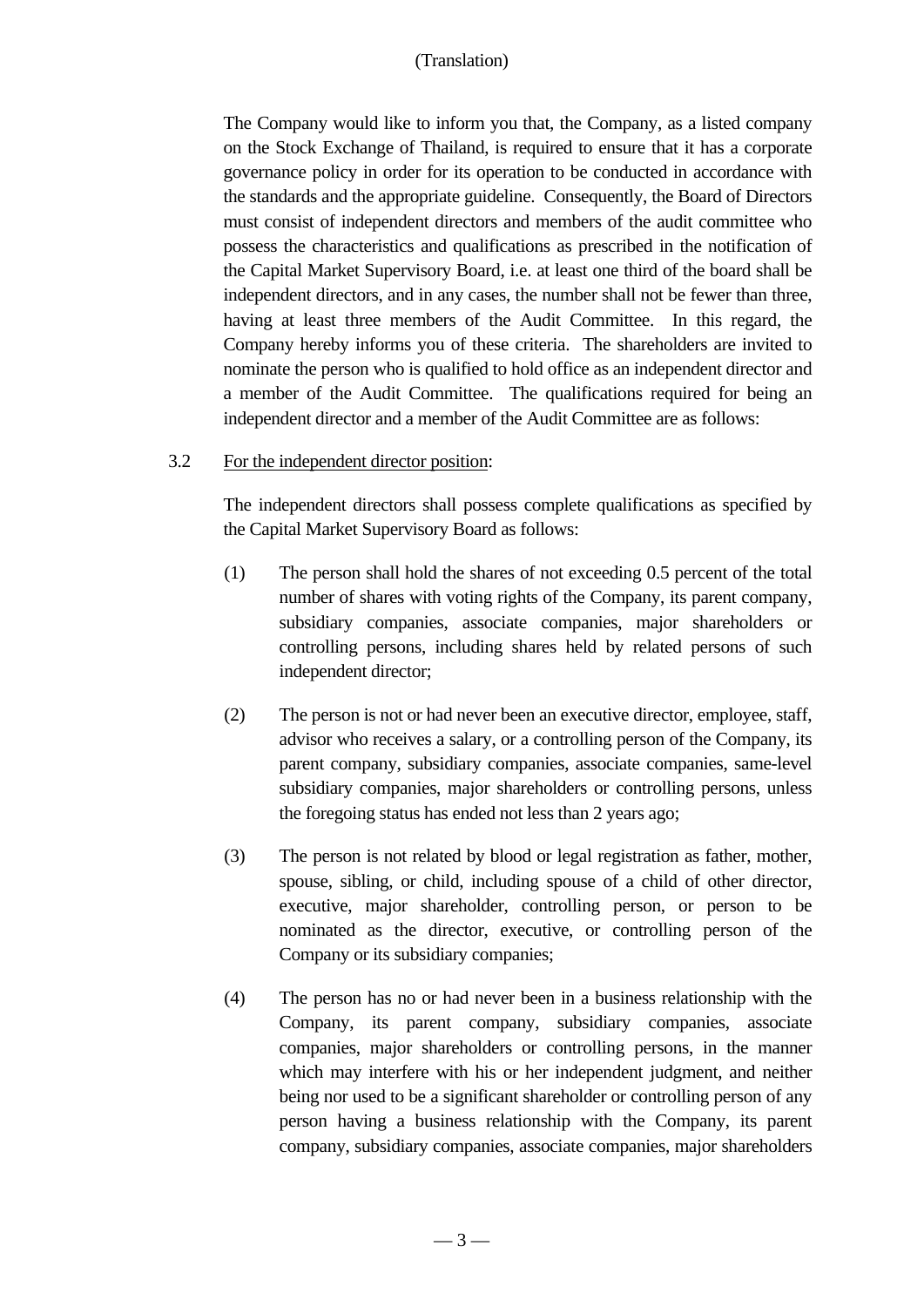or controlling persons, unless the foregoing relationship has ended not less than 2 years ago.

The term 'business relationship' under the first paragraph shall include any normal business transaction, rental or lease of immovable property, transaction relating to assets or services or granting or receipt of financial assistance through receiving or extending loans, guarantees, providing assets as collateral, and any other similar actions, which result in the Company or his or her counterparty being subject to indebtedness payable to the other party in the amount of 3 percent or more of the net tangible assets of the Company or 20 million baht or more, whichever is lower. The amount of such indebtedness shall be calculated according to the method for calculation of the value of connected transactions under the Notification of the Capital Market Supervisory Board governing rules on connected transactions mutatis mutandis. The consideration of such indebtedness shall include indebtedness occurring during the period of 1 year prior to the date on which the business relationship with the person commences;

- (5) The person is not or had never been an auditor of the Company, its parent company, subsidiary companies, associate companies, major shareholders or controlling persons, and not being a significant shareholder, controlling person, or partner of an audit firm which employs auditors of the Company, its parent company, subsidiary companies, associate companies, major shareholders or controlling persons, unless the foregoing relationship has ended not less than 2 years ago;
- (6) The person is not or had never been a provider of any professional services including those as legal advisor or financial advisor who receives service fees exceeding 2 million Baht per year from the Company, its parent company, subsidiary companies, associate companies, major shareholders or controlling persons, and not being a significant shareholder, controlling person or partner of the provider of professional services, unless the foregoing relationship has ended not less than 2 years ago;
- (7) The person is not a director appointed as a representative of directors of the Company, major shareholder or shareholder who is related to a major shareholder;
- (8) The person shall not undertake any business of the same nature and in competition with the business of the Company or its subsidiary companies or not being a significant partner in a partnership or being an executive director, employee, staff member, or advisor who receives a salary or holds shares exceeding 1 percent of the total number of shares with voting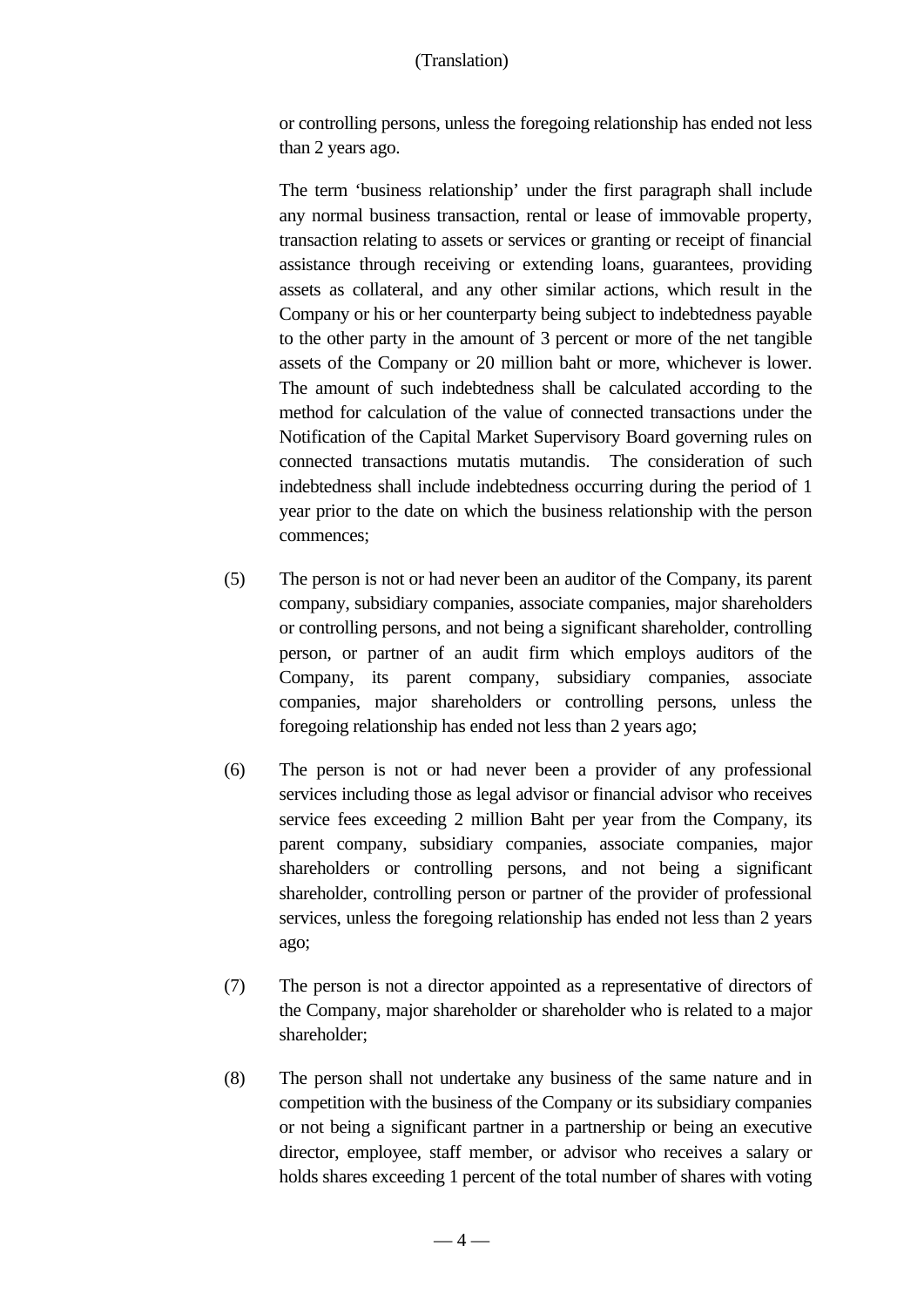rights of another company which undertakes business in the same nature and in competition with the business of the Company or its subsidiary companies; and

- (9) The person shall not possess any other characteristics which cause the inability to express independent opinions with regard to the Company's business operations.
- 3.3 For a member of the Audit Committee:
	- (1) A member of the Audit Committee must be an independent director of the Company; and
	- (2) The Audit Committee must be comprised of at least three independent directors, and at least one of its members must possess knowledge or working experience in accounting or auditing that is sufficient for the performance of duties to audit the reliability of the financial statements.

## **4. Nomination of persons to hold office as directors in Extraordinary General Meeting of Shareholders No. 1/2016**

The corporate secretary will preliminarily screen the list of persons who are fully qualified in accordance with the following criteria set out in this document, and will propose such persons to Extraordinary General Meeting of Shareholders No. 1/2016 accordingly:

- 1) In the case which the person being nominated is not fully qualified or possesses any prohibited characteristic, or the nomination is not in accordance with the criteria set out in this document, or there is other reasonable cause (as the case may be), the corporate secretary will inform the shareholder who proposed such nominated person of the unsuccessfulness by 4 November 2016;
- 2) The corporate secretary will compile the list of persons who pass the preliminary consideration, and propose such persons to Extraordinary General Meeting of Shareholders No. 1/2016 accordingly.

## **5. Procedure for the election of directors on the date of Extraordinary General Meeting of Shareholders No. 1/2016**

- 1) Each shareholder shall have one vote for one share;
- 2) The Company will propose the name of each nominated person for the shareholders' consideration on an individual basis. Each shareholder may exercise all the votes he or she has under 1) to elect one or several persons as director or directors, but the shareholder cannot divide his or her votes to any person in any number; and